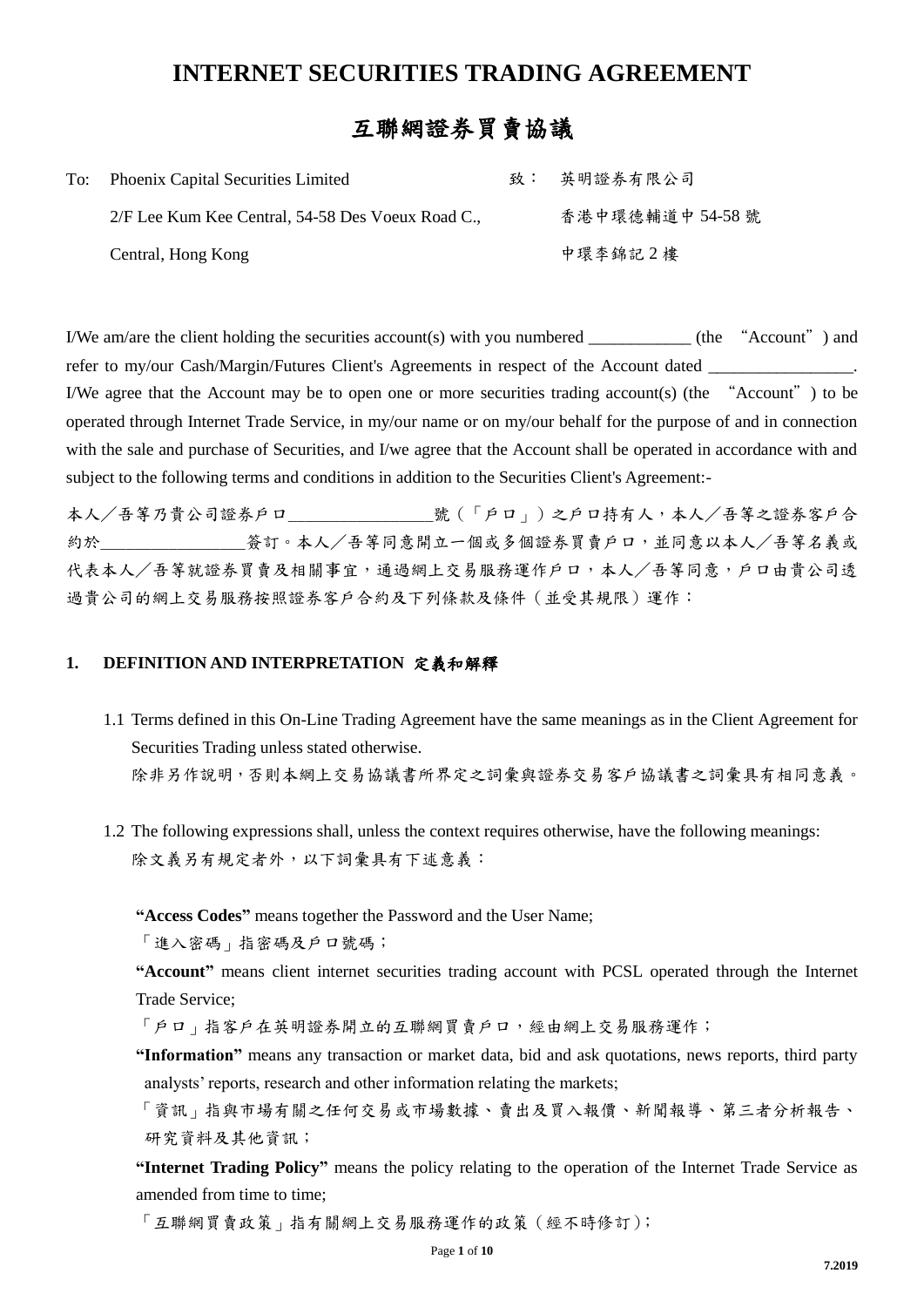**"Login ID"** means the Client's identification, used in conjunction with the Password, to gain access to the Electronic Services;

「識別碼」指客戶之身份識別碼,與「密碼」一起使用,以取用電子服務;

**"Password"** means the Client's password, used in conjunction with the Login ID, to gain access to the Electronic S ervices;

「密碼」指客戶之密碼,與「識別碼」一起使用,以取用電子服務;

## **2. GENERAL** 一般事項

- 2.1 In the event of any dispute between the parties, the Client agrees that the records of PCSL (Including electronic records) shall prevail; and 假若雙方出現任何爭議,客戶同意以英明證券之記錄(包括電子記錄)為準。
- 2.2 PCSL may change the terms and conditions in this On-Line Trading Agreement from time to time by giving the Client reasonable notice in writing or via Electronic Services. 英明證券可透過向客戶發出合理書面通知或透過電子交易服務,不時更改本網上交易協議書之條款 及條件。

## **3. USING ELECTRONIC SERVICES** 使用電子服務

- 3.1 On the issuance by PCSL to the Client of its Login ID and Password, the Electronic Services shall be activated and PCSL shall notify the Client. 當英明證券向客戶發出「識別碼」及「密碼」後, 客戶即可使用電子服務,而英明證券將知會客 戶。
- 3.2 PCSL is entitled to require the Client to place a cash deposit prior to execution of any Instructions as will be informed by PCSL from time to time. 英明證券有權於執行任何指令之前,要求客戶按英明證券不時通知之方式存放現金作為按金。
- 3.3 The Client agrees:
	- 客戶同意:
	- i) that it shall use the Electronic Services only in accordance with this On-Line Trading Agreement and Client Agreement for Securities Trading;

只會根據本「網上交易協議書」及「證券交易客戶協議書」而使用電子服務;

- ii) that is shall be the only authorized user of the Electronics Services; 客戶乃電子服務之唯一獲授權使用者;
- iii) that it shall be responsible for the confidentiality and use of its Login ID and Password; 客戶須負責「識別碼」及「密碼」之保密及使用;
- Page **2** of **10** iv) that it shall be solely responsible for all Instructions entered through the Electronic Services using its Login ID and Password and any Instructions so received by PCSL shall be deemed to be made by the Client at the time received by PCSL and in the form received; 客戶須就使用其「識別碼」及「密碼」透過電子服務輸入之所有指令承擔全部責任,英明證 券接獲之任何指令,乃視作於英明證券接獲時以英明證券所接獲方式由客戶發出;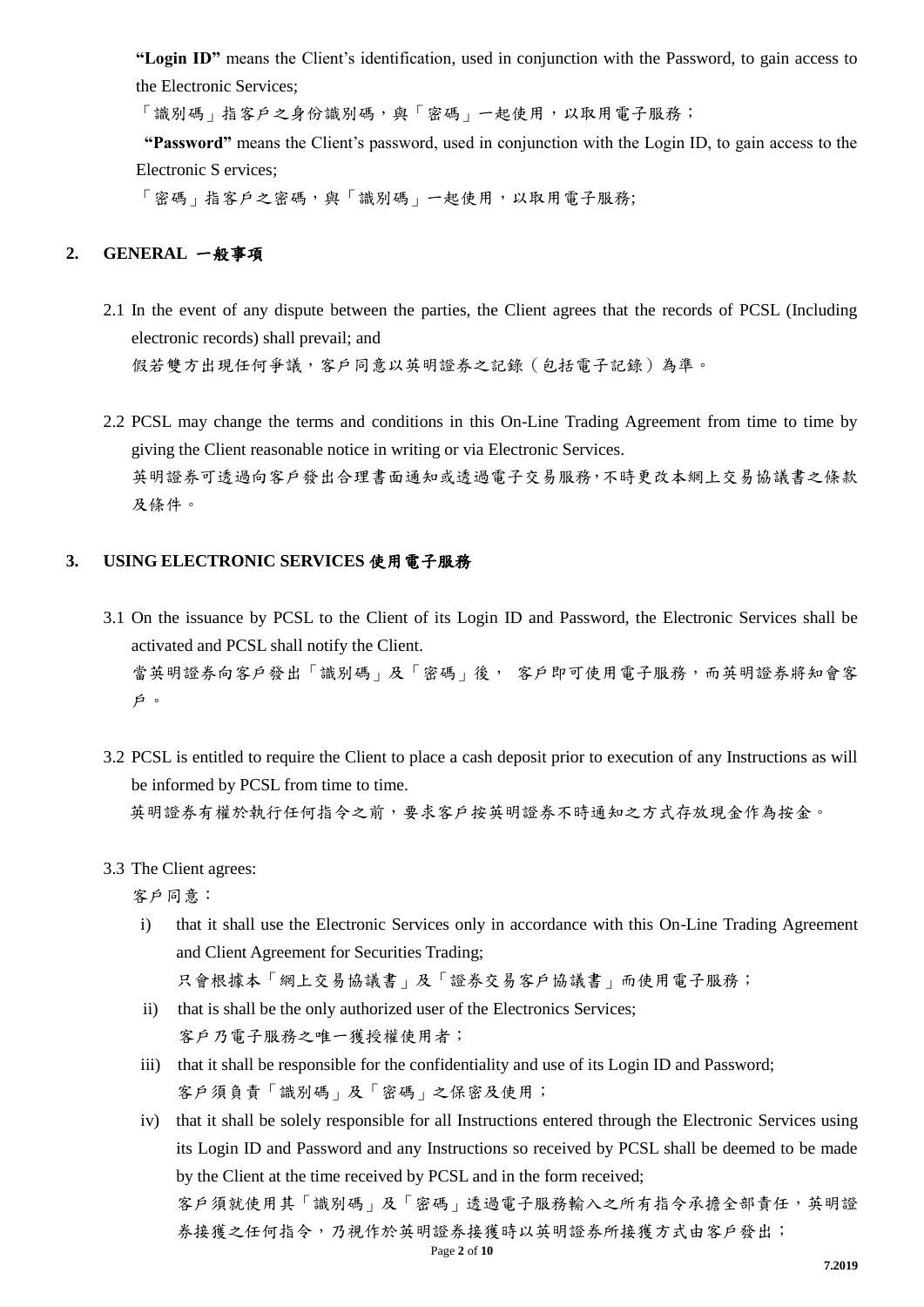- v) that is shall immediately inform PCSL if it becomes aware of any loss, theft or unauthorized use of its Login ID or Password; 倘若獲悉其「識別碼」及「密碼」已遺失、遭偷取或擅用,須立即知會英明證券;
- vi) that PCSL has the right to suspend the Electronics Services if an incorrect Login ID and Password are entered on **3** occasions; 倘若輸入不正確之「識別碼」及「密碼」超過 **3** 次,英明證券有權暫停提供電子服務;
- vii) to provide PCSL with the Client's e-mail address, and promptly provide PCSL with any changes to the Client's e-mail address, and to accept electronic communications from PCSL at the e-mail address the Client has specified; 向英明證券提供客戶之電郵也上有任何改變,須即時知會英明證券,並 於客戶指定之電郵地址接收來自英明證券之電子通訊。
- viii) that PCSL may at its absolute discretion impose restrictions on the types of orders, and the range of prices for order which can be placed through the Electronic Services; 英明證券可全權就可透過電子服務發出之指令類別、指令價格範圍施加限制;
- ix) to pay all subscription, service and user fees, if any, the PCSL charges for the Electronic Services and authorizes PCSL to debit the Client's segregated account with the same; 支付英明證券就電子服務所收取之一切訂用、服務及使用費(如有),並授權致英明證券於 獨立客戶戶口內扣除該等款項;
- x) that is shall bound by any consent the Client gives through the Electronic Services for PCSL to provide any notices, statements, trade confirmations and other communications to the Clients solely through Electronic Services ; and

客戶如透過電子服務同意英明證券單獨以電子服務方式向客戶發出任何通告、結單、交易確 認書及其他通訊、則須受此項同意之約束;及

xi) that it shall logoff the Electronic Services immediately following the completion of each Electronic Services session. 客戶須於每次電子服務時段完成後立即退出登錄電子服務。

- 3.4 After the giving of an Instruction via the Electronic Services, the Client shall check via the Electronic Services that its Instruction has been correctly acknowledged by PCSL. 於透過電子服務查看其指令是否已獲英明證券妥為認收。
- 3.5 Without limiting the generality of the foregoing, the Clients acknowledges and agrees that it may not be possible to amend or cancel an Instruction after it has been given through the Electronic Services and that an Instruction may only be amended or cancelled if it has not yet been executed by PCSL. In such circumstances PCSL will use its best efforts to amend or cancel the Instruction but, notwithstanding an acknowledgement by PCSL in relation to the amendment or cancellation, there is no guarantee that the amendment or cancellation will occur. If the amendment or cancellation does not occur, the Client shall remain liable for the original Instruction.

在不局限上文之一般性原則下,客戶承認及同意,透過電子服務發出之指令或不能修訂或取消,且 只有在未獲英明證券執行之前方可修訂或取消有關指令。在此等情況下,英明證券將盡最大努力修 訂或取消指令,但儘管英明證券已認收有關修訂或取消之消息,亦不能保證必定可作出修訂或取 消。假如未能作出修訂或取消,客戶仍須對原有指令承擔責任。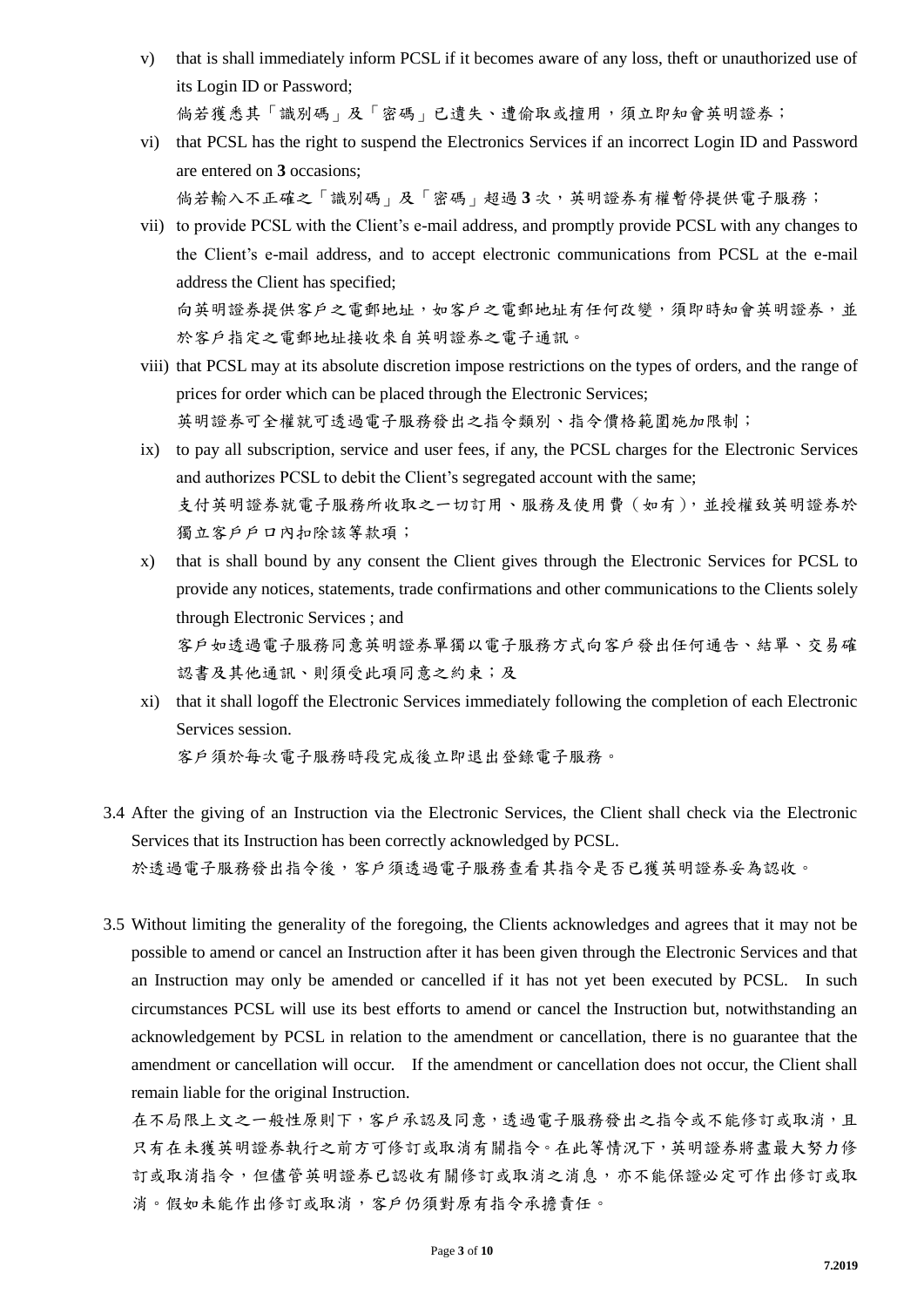3.6 Client further acknowledge and agree that, as a condition of using the Electronic Service to give Instructions, client shall immediately notify PCSL if: (a) an Instruction in respect of the Account has been placed through the Electronic Service and client have not received an order number; (b) an Instruction in respect of the Account has been placed through the Electronic Service and client have not received an accurate acknowledgement of the Instruction or of its execution (whether by hard copy, electronic or verbal means); (c) client have received acknowledgement (whether by hard copy, electronic or verbal means) of a Transaction which client did not instruct or any similar conflict; or (d) client become aware of any unauthorized use of the User Name or Password.

客戶進一步承認及同意,作為使用電子服務發出指令的先決條件,若有下列情況,客戶需即時通 知英明證券:(a)有關戶口的指令已經由電子服務作出,而客戶未收到命令編號;(b)有關戶口的指 令已經由電子服務作出,而客戶未收到對指令或其執行的準確認收(不論經硬本、電子或口頭);(c) 客戶收到交易指令的認收(不論經硬本、電子或口頭),但該等交易指令並非客戶作出,或其他 類似的不一致情況;或(d)客戶知悉戶口號碼或密碼的任何未經授權使用。

3.7 Client understand that PCSL shall prepare the Internet Trading Policy setting out the operation policy and procedures of the Electronic Services applicable at any time which shall be available at the Internet Trade web site the terms of which shall be binding on client in respect of the client's use of the Electronic Service. In the event of inconsistencies between the On-Line Trading Agreement and the Internet Trading Policy, the On-Line Trading Agreement shall prevail.

客戶瞭解,英明證券擬備互聯網買賣政策,列出電子服務運作政策及程序。該政策可經由網址取 得,在任何時候均適用。該政策的條款,對客戶對使用電子服務具約束力。若本網上交易協議書 與網上買賣政策不一致,以本協議為準。

3.8 Client acknowledges that the price quotation service, if any, for securities, available at the Internet Trade web site is provided by a third party provider appointed by PCSL from time to time. Client acknowledges and agrees that PCSL shall not be responsible to client for any losses, costs, expenses, damages or claims which Client may suffer as a result of or in connection with any aspect of the quote service including the client's reliance on such service.

客戶承認英明網址若提供報價服務,乃由英明證券不時指定的第三方提供者提供。客戶承認及同 意,對客戶在任何方面因報價服務或因客戶依賴該服務而發生或與之有關的任何損失、費用、支 出、損害賠償或申索英明證券概毋須承擔責任。

3.9 In the case the Electronic Services is not available, the Client shall place its Instructions in accordance with the Client Agreement for Securities Trading. 倘若未能提供電子服務,客戶則須按證券交易客戶協議書之規定發出指令。

## **4. INSTRUCTIONS - DEALINGS THROUGH THE ELECTRIONIC SERVICE** 指令-經電子服務買賣

4.1 PCSL shall not be responsible for delays in the transmission, receipt or execution of Instructions due to either transmission of communication facilities, or unreliable medium of communication or to any other cause or causes beyond PCSL's control or anticipation. 如因故障、通訊設施傳送失敗、或通訊媒體不可靠或並非英明證券所能控制或預期的一或多項原 因,以致在傳送、收取或執行指令上有所延誤英明證券毋須承擔責任。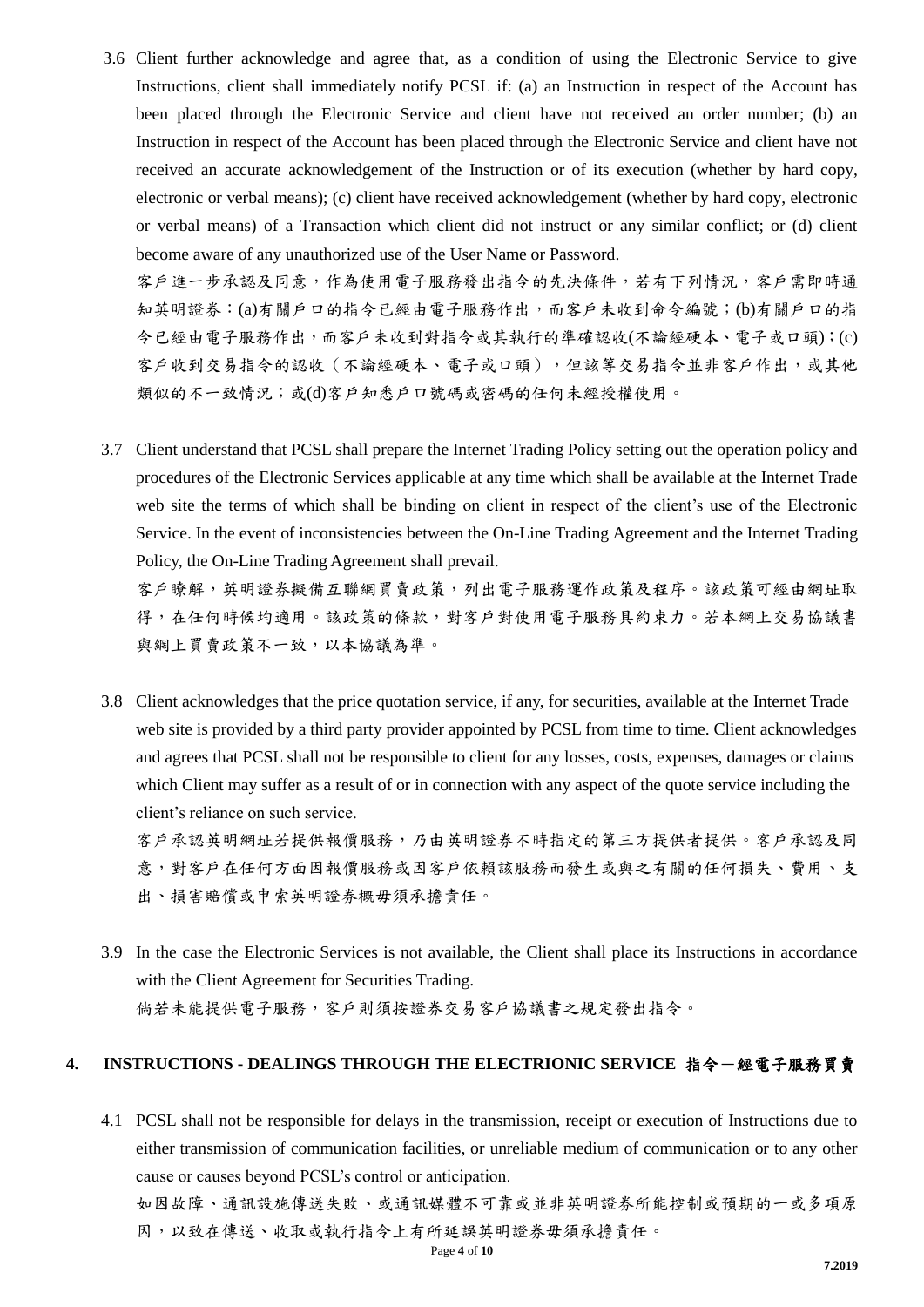4.2 Client understands that each participating Securities exchange or association asserts a proprietary interest in all of the market data it furnishes to the parties who disseminate such data. Client also understands that no party guarantees the timeliness, sequence, accuracy or completeness of market data or any other market information. Neither PCSL nor any disseminating party shall be liable in any way for any loss or damage arising from or caused by any inaccuracy, error or delay in or omission from any such data, information or message, or the transmission or delivery of the same, non-performance or interruption of any such data, message or information due to any negligent act of PCSL or any disseminating party, or to any force majeure event, or any other cause beyond PCSL's control or the reasonable control of any disseminating party. Client shall use stock quotation for the client's individual use only and shall not furnish such data to any other person or entity for any reason.

客戶瞭解,每個參與證券交易所或組織都有權向市場傳播所有市場數據。客戶亦瞭解,任何方概 不保證市場數據及其他市場信息的及時性,順序,準確性或完整性。英明證券或任何傳播方概毋 須因任何方式對因任何此類數據、信息或信息的任何不准確、錯誤或延遲或遺漏而產生或引起的 任何損失或損害承擔責任;或任何該等資料、資訊或信息因英明證券或任何傳播方的疏忽行為以 致無法履行或提供;或任何不可抗力事件;或任何其他非英明證券所能控制或任何傳播方所能合 理控制的其他原因。客戶只會把股票報價用於自身用途,不會因任何原因向任何其他人士或實體 提供該等資料。

4.3 Client acknowledge that the Internet is, due to unpredictable traffic congestion and other reasons, an inherently unreliable medium of communication and that such unreliability is beyond PCSL's control. Client acknowledge that, as a result of such unreliability, there may be delays in the transmission and receipt of Instructions and other information and that this may result in delays in the execution of Instructions and/or the execution of Instructions at prices different from those prevailing at the time the Instructions were given. Client further acknowledges and agrees that there are risks of misunderstanding or errors in any communication and that such risk shall be absolutely borne by client. Client acknowledges and agrees that Instruction may not be cancelled after it has been given.

客戶確認,因無法預料的通訊擠塞及其他原因,互聯網是存有內在不可靠性的通訊媒體,而該不 可靠性非英明證券所能控制。客戶確認,因該不可靠性,在傳送及接收指令及其他資料時可能有 延誤,以致執行指令的延誤及/或執行指令的價格與發出指令時的價格不同。客戶進一步承認及 同意,任何通訊均有誤解或錯誤的風險,而該等風險需絕對由客戶承擔。客戶承認及同意,指令 一經發出,通常不可取消。

#### **5. INSTRUCTIONS OUTSIDE HONG KONG** 境外指令

If client give any Instruction to PCSL outside Hong Kong, client agrees to ensure and represent that such Instruction will have been given in compliance with any applicable law of the relevant jurisdiction from which the client's Instruction is given, and client further agree that client shall, when in doubt, consult legal advisers and other professionals of the relevant jurisdiction. Client accept that there may be taxes or charges payable to relevant authorities in respect to any Instruction given outside Hong Kong , and client agree to pay such taxes or charges as possible.

Page **5** of **10** 若客戶方向英明證券發出指令,客戶同意確保及聲明,該等指令嚴格遵守該等指令發出時所在相關司 法轄區的任何適用法律。客戶進一步同意,客戶有疑問時會諮詢相關司法轄區的法律顧問。客戶接受 在香港以外地區發出的指令,可能需向相關當局支付稅費,客戶同意支付該等適用稅費。客戶同意,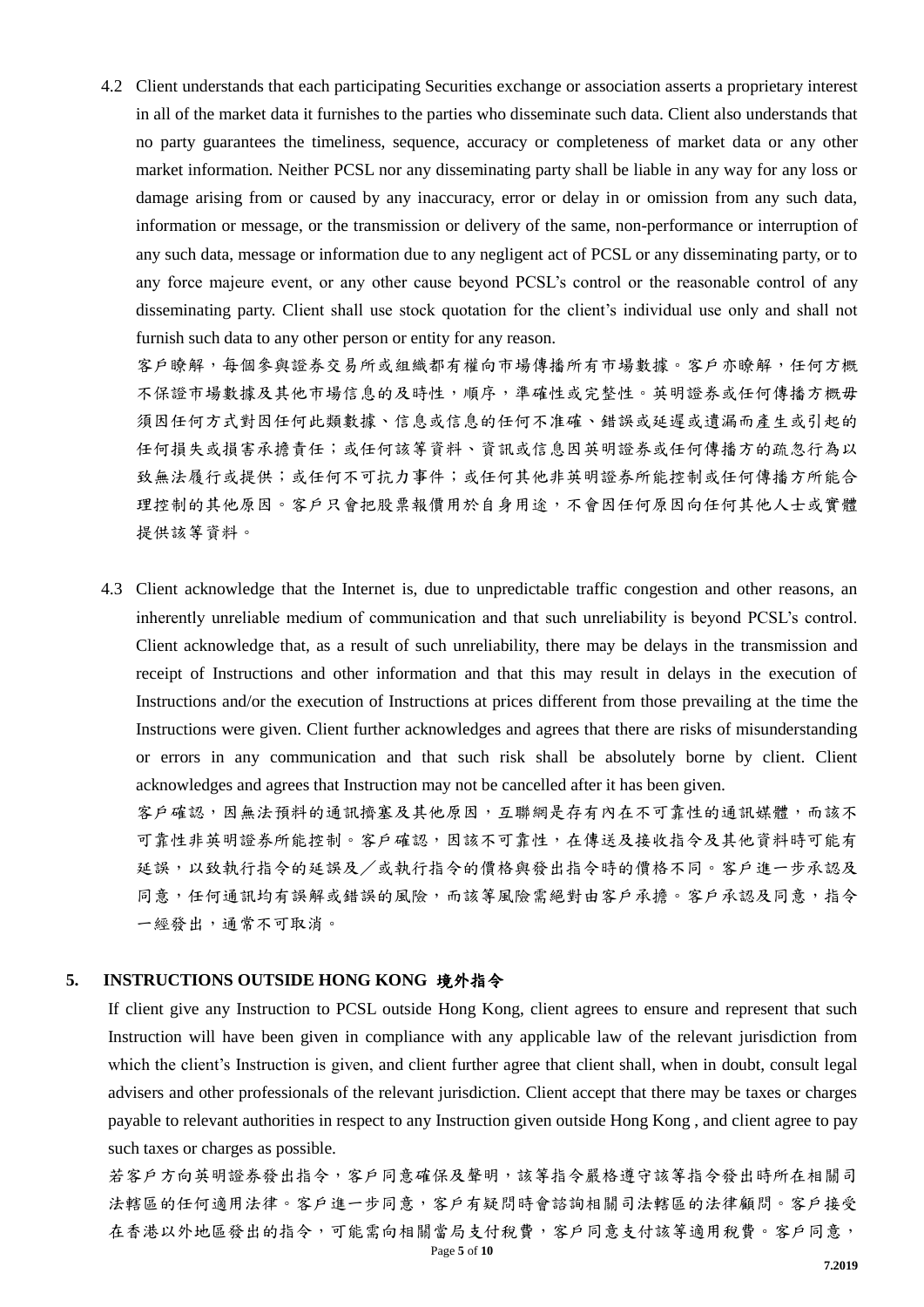按要求彌償英明證券因客戶在香港以外地區發出指令而發生的任何損害、損失、費用、法律程序、要 求或申索。

#### **6. PROVISION OF INFORMATION** 資訊之提供

- 6.1 PCSL may convey information to the Clients by Electronic Services. The Clients may be charged a fee for information PCSL provides that has been obtained from any markets and form other third-parties that transmit information (collectively referred to as the "Information providers"). 英明證券可透過電子服務向客戶傳遞資訊。客戶或需就英明證券所提供取自任何市場及傳送資訊之 其他第三者(統稱為「資訊供應商」)之資訊而繳付費用。
- 6.2 Client understands that the Electronic Services may provide, for informational purpose only, data about securities published by third parties. Owing to market volatility and possible delay in the data-transmission process, the data may not be real-time market quotes for the relevant securities or investment. Client understands that whilst PCSL believe such data to be reliable, there is no independent basis for PCSL to verify or contradict the accuracy or completeness of the information provided by third parties. Client understands that no recommendation or endorsement from PCSL shall be inferred from the data provided with respect to any securities or investment.

客戶瞭解,就提供資訊而言,電子服務只提供由第三方刊發的證券資料。因市場波動及資料傳送 過程的延誤,該等資料可能並非有關證券或投資的實時市場報價。客戶瞭解,雖然英明證券相信 該等資料可靠,但沒有獨立基準可茲證實(否定)所提供資料的準確及完整性。客戶瞭解,不應 從所提供的任何證券或投資資料而推斷英明證券作出任何推薦或認可。

- 6.3 Client understand that information provided in the Electronic Services is provided on an ''as is", ''as available" basis and PCSL do not guarantee the timeliness, sequence, accuracy, adequacy or completeness of such information. PCSL give no express or implied warranties (including but not limited to warranties of merchantability or fitness for a particular use) with respect to such information. 客戶瞭解,在電子服務中提供的資料,以「現狀」及「可提供」基準提供,英明證券並不保證該 等資料的及時性、順序、準確性、足夠性或完整性。英明證券沒有就該等資料作出明示或默示保 證(包括但不限於可商售性或就某一用途的適合性而作出的保證)。
- 6.2 The information is the property of PCSL, the information providers or others and is protected by copyright. The Clients shall not: 資訊乃英明證券、資訊供應商或其他人士之財產,受版權保障。客戶不得:
	- i) upload, post, reproduce or distribute any information, software or other material protected by copyright or other intellectual property right (as well as rights of publicity and privacy) without first obtaining the permission of the owner of such rights; and 未經版權擁有人許可,上載、張貼、複製或分派受版權或其他知識產權(包括公開資料及保 持私隱之權利)保障之任何資訊、軟件或其他材料;及
	- ii) use the information or any part thereof other than for its own use or in the ordinary course of its own business.

於其本身用途或其通常業務運作範圍以外使用該等資訊或其任何部分。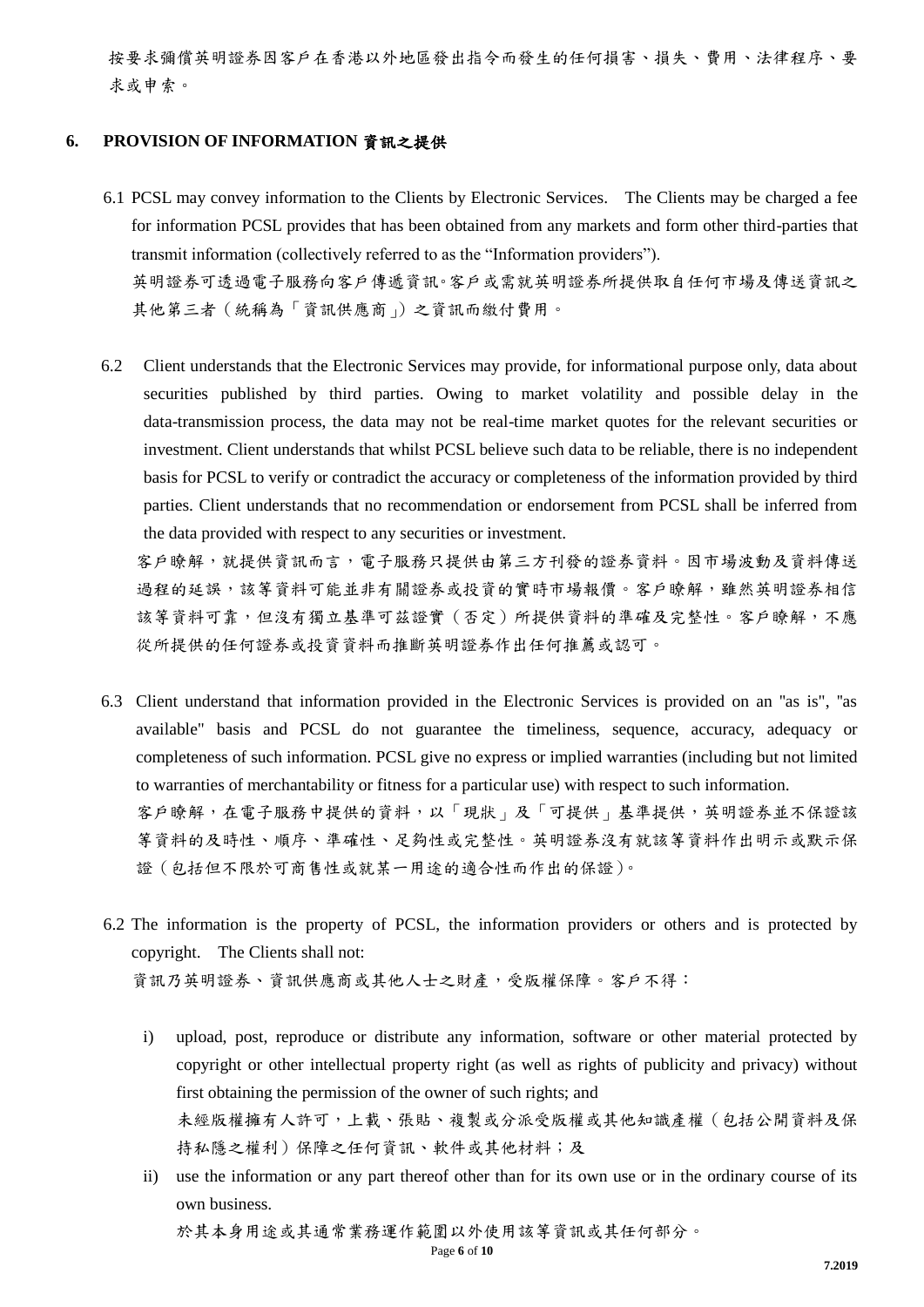6.3 The Client agrees not to:

客戶同意不得:

i) reproduce, retransmit, disseminate, sell, distribute, publish, broadcast, circulate or commercially exploit the information in any manner without the express written consent of PCSL and the relevant information provider(s);

未經英明證券及有關資訊供應以書面明示同意,複製、再傳送、傳播、出售、分派、刊登、 廣播、傳閱或使用該等資訊作任何商業用途;

- ii) use the information for any unlawful purpose; and 使用該等資訊作非法用途;及
- iii) use the information or any part thereof to establish, maintain or provide or to assist in establishing, maintaining or providing a trading floor or dealing service for trading in futures and options contracts trading in difference markets.

用該等資訊或其任何部分以建立、維持或提供或協助建立、維持或提供買賣於不同交易場所 之期貨及期權交易服務。

- 6.4 The Client agrees to comply with reasonable written requests by PCSL to protect the information providers' and PCSL's respective rights in the information and the Electronic Services. 客戶同意遵從英明證券為保障資訊供應商及英明證券在資訊及電子服務各自之權利而提出之合理 書面要求。
- 6.5 The Client shall comply with such reasonable directions as PCSL may give from time to time concerning permitted use of the information.

客戶須遵從英明證券不時發出有關獲准使用資訊之合理指令。

## **7. INTELLECTUAL PROPERTY RIGHTS** 知識產權

The Clients acknowledges that the Electronic Services, and any software comprised in it, is proprietary to PCSL. The Clients warrants and undertakes that it shall not, and shall not attempt to, tamper with, modify, decompile, reverse engineer or otherwise alter in any way, and shall not attempt to gain unauthorized access to, any part of the Electronic Services or any of the software comprised in it. The Clients agrees that PCSL shall be entitled to terminate this Electronic Service if at any time the Client breaches, or if PCSL at any time reasonably suspects that the Client has breached, this warranty and undertaking.

客戶承認,電子服務及所包括之任何軟件乃屬英明證券專有。客戶保證及承諾,彼不得及不得試圖竄 改、修改、解編、反編程破壞、策劃或以任何其他方式予以改動,亦不得試圖未經授權進入電子服務 之任何部分或所包括之任何欺件。客戶同意,倘若於任何時候客戶違反或英明證券於任何時候合理懷 疑客戶已違反此項保證及承諾,英明證券有權終止本電子交易服務。

## **8. LIMITATION OF LIABILITY AND INDEMNIFICATION** 法律責任及彌補之上限

Page **7** of **10** 8.1 PCSL, its Associates, its agents and the information providers shall not be responsible for any losses, costs, expenses, or liabilities suffered by the Client resulting from circumstances beyond their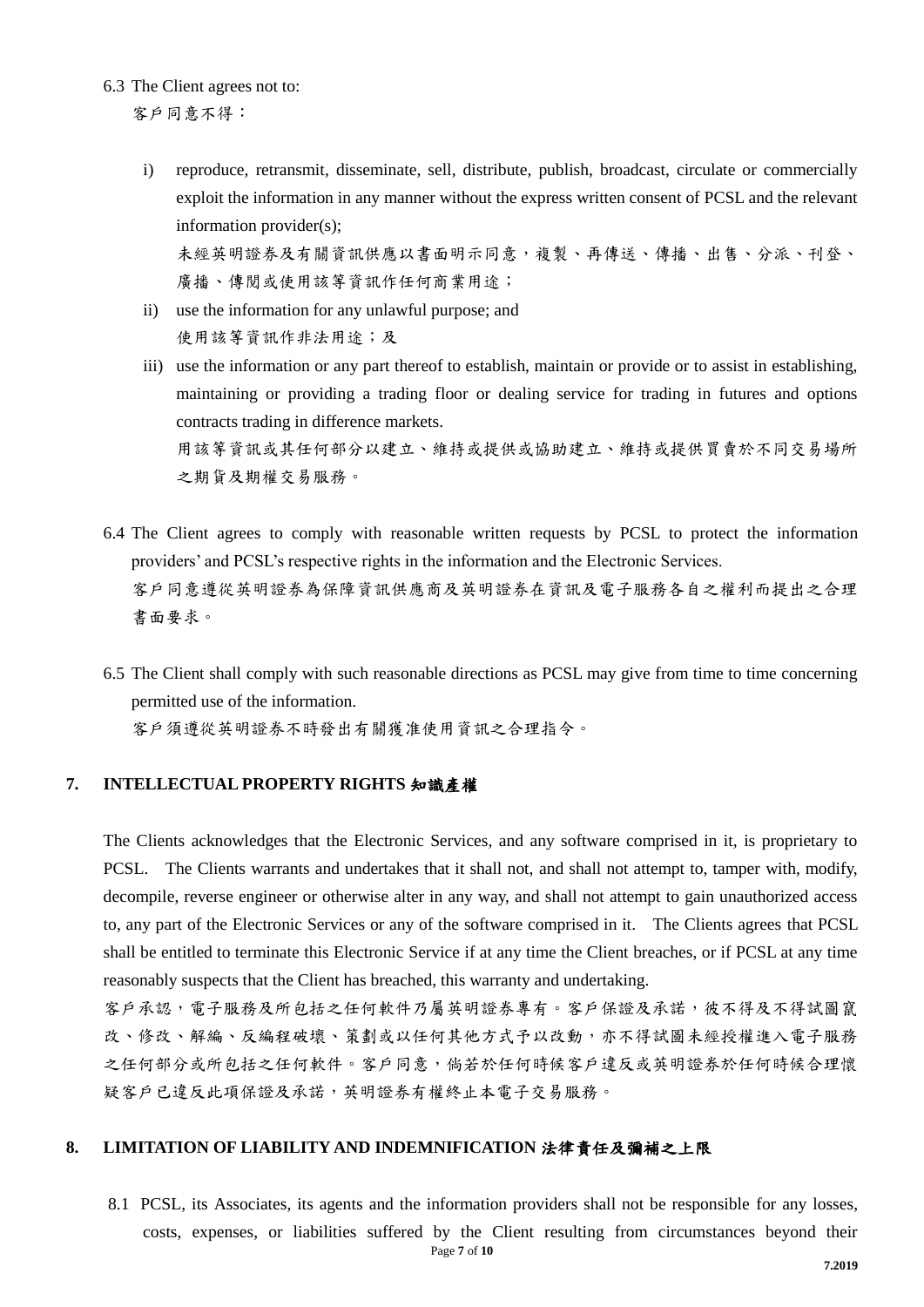reasonable control including, without limitation:

英明證券、聯絡人士、其代理人及資訊供應商無須就因超出彼等合理控制範圍之情況(包括但不 限於以下各項)而令客戶蒙受之任何損失、費用、開支或負債承擔責任:

- i) delays, failure or inaccuracies in transmission of communications to or from PCSL through telephone, electronic or other systems that are not under our control; 透過電話、電子或其他不受英明證券控制之系統向英明證券傳送之通訊出現延誤、故障及不 準確情況;
- ii) delays, inaccuracies or omissions in or unavailability of research, analysis, market data and other information prepared by information providers; 由資訊供應商提供之研究、分析、市場數據及其他資訊出現延誤、不準確、遺漏或無法取用 之情況;
- iii) unauthorized access to communications systems, including unauthorized use of the Client access number(s), password(s) and/or account numbers; and 被未經授權進入通訊系統,包括未經授權使用客戶上網號碼、密碼及/或戶口號碼;及
- iv) war or military action, government restrictions, labour disputes or closure of or disruption to orderly trading on any market or exchange, severe weather conditions and acts of god. 爆發戰爭或軍事行動、政府限制、勞資糾紛或任何市場或交易所關閉或正常買賣受干擾、天 氣情況惡劣及天災。
- 8.2 The Client agree to defend, indemnify and hold PCSL, its Associates, its agents and the information providers harmless from and against any and all claims, losses, liability costs and expenses (including but not limited to attorneys' fees) arising from the Client's violation of the Client Agreement for Securities Trading (including this On-Line Trading Agreement), applicable futures laws or regulations, or any third party's rights, including but not limited to infringement of any copyright, violation of any proprietary right and invasion of any privacy rights. This obligation will survive the termination of this Electronic Service.

客戶同意,就因客戶違反證券交易客戶協議書(包括本網上交易協議書)、適用之期貨法例或規 定或任何第三者權利(包括但不限於侵犯任何版權、違反任何所有權權利及侵犯任何私隱權)而 引致之任何及所有索償、損失、負債、費用及開支(包括但不限於律師費),向英明證券、其相 應代理人及資訊供應商作出答辯、彌補及令彼等不受損害而承擔責任(不論屬侵權行為,合約或 其他責任)。中止電子服務後仍需為此負責。

8.3 The Client accepts that while PCSL endeavors to ensure the accuracy and reliability of the information provided, PCSL does not guarantee its accuracy or reliability and accepts no liability (whether in tort, contract or otherwise) for any loss or damage from any inaccuracies or omissions. 客戶承認,儘管英明證券已盡力確保所提供資訊可靠,但英明證券不能擔保其準確性或可靠性, 故此不會就因任何不確或遺漏而引致之損失或損害而承擔責任(不論屬侵權行為、合約或其他責 任)。

## **9. TERMINATION OF ELECTRONIC SERVICES** 電子服務之終止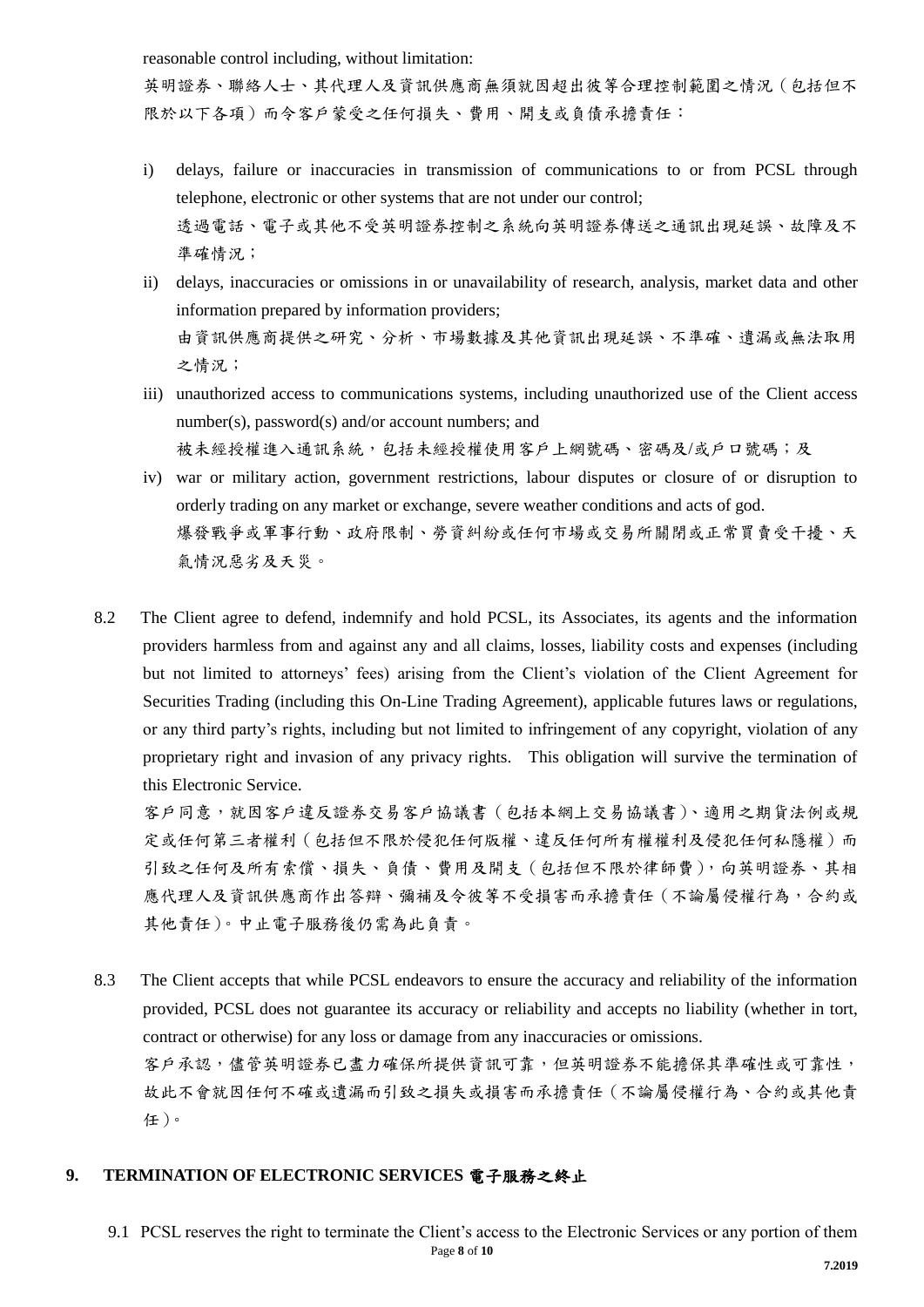at its sole discretion, without notice and without limitation, for any reason whatsoever, including but not limited to the unauthorized use of the Client's Login ID, Password and/or account number(s), breach of this On-Line Trading Agreement or Client Agreement for Securities Trading, discontinuance of PCSL's access to any information from any information provider or termination of one or more agreements between PCSL and information providers.

英明證券保留權利,可因以下任何理由,在無須通知及不受限制下全權決定終止客戶取用電子服 務或其任何部分、該等理由包括但不限於被擅自使用客戶之識別碼、密碼及/或戶口號碼,違反本 網上交易協議書或證券交易客戶協議書,英明證券取用資訊供應商之任何資訊中斷,或英明證券 與資訊供應商之間之一項或多項協議被終止。

9.2 In the event of termination by PCSL, the information providers, and PCSL shall have no liability to the Client; however, that if the termination is without cause PCSL will refund the pro rata portion of any fee that may have been paid by the Client for the portion of the Electronic Services not furnished to the Client as of the date of such termination.

假如終止乃由英明證券或資訊供應商提出,英明證券無須向客戶承擔責任,但倘若在並無任何理 由下終止有關服務,英明證券須按比例退還客戶就計至終止之日尚未提供之該部分電子服務已繳 付之任何費用。

## 10. **RISK DISCLOSURE** 風險披露

PCSL refers the Client to the Risk Disclosure Statements. 英明證券要求客戶參閱風險披露聲明。

## **Acknowledgement** 簽署確認

I/We, the undersigned, hereby acknowledge that I/we have read, is/are aware of and understand the contents of the Client's Agreement and accept its terms and conditions thereof.

本人/吾等,為下述簽署人,茲承認本人/吾等已閱讀、知悉、及明白本協議之內容並接受其條款及條 件。